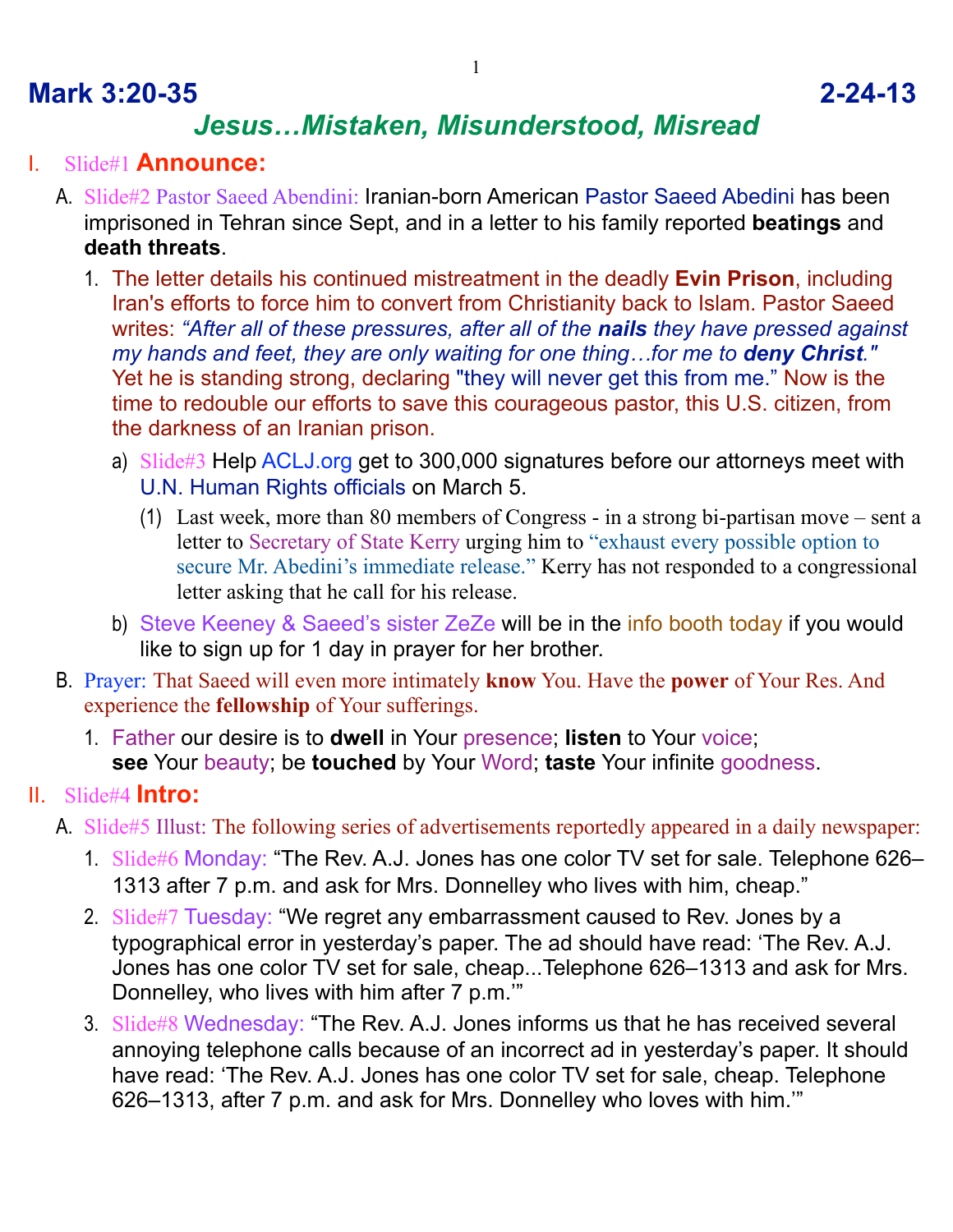- 4. Slide#9 Thursday: "Please take notice that I, the Rev. A.J. Jones, have no color TV set for sale; I have smashed it. Don't call 626–1313 anymore. I have not been carrying on with Mrs. Donnelley. She was, until yesterday, my housekeeper.'"
- 5. Slide#10 Friday: "Wanted: a housekeeper. Usual housekeeping duties. Good pay. Love in, Rev. A.J. Jones. Telephone 626–1313.'"
	- a) *Mistakes* are inevitable in the publishing business. [while funny here, not funny in reg life]
	- b) Jesus was often *Mistaken, Misunderstood & Misread*, which will be this morning Outline.

## III. Slide#11 **MISTAKEN (Ministry) (20,21)**

A. (20) Tie in to 19b.

- B. (21) When His own people heard about this. Heard about what? Him not eating!
	- 1. Slide#12a They did love him...but, they thought He was a little bit *fanatical*. Kind of…well…crazy. Fixated w/faith. Over-enthusiastic.
	- 2. I think His diagnosis today would be "obsessive-compulsive".
		- a) He is out of His mind Messiah complex?
	- 3. Slide#12b I believe this *"family intervention"* is what they really thought would be **best** for Him.
		- a) He's throwing away **security** & **safety**...we must take charge of him! A well-meaning, but *mistaken* action!
	- 4. They thought...*This religious fervor was going to ruin His health!* 
		- a) Think of the reports they received last week...where that He almost got trampled...He even had to have a get-away boat!!! [family just traveled 25 m. from Naz]
			- (1) Slide#12c *Jesus don't you know, you could lose your life doing this!*
		- b) 1st He gave up a decent career in the carpentry union! Then, look at the posse He's running with. – We hear He sometimes stay up all night, w/no sleep! – And, He seems to be given to **extremes**! *It's ok to be devout, but NOT fanatical!*
	- 5. Jn.7:1-9 tells us that Jesus' brothers were still not believing in Him, even later in His ministry.
- C. These guys became the model for those who hold the *charitable opinion*, "Jesus was a **good man**, even a **great man**, but He is just mistaken about **who He is** & **what His mission is!**"
	- 1. Slide#12d But what is "good", or "great", or "wonderful" about a man who lies? (i.e. if He's not the Son of God?) That, as C.S.Lewis would say, **"Is just patronizing nonsense!"**
	- 2. He **is** the Son of God, or else He's *the devil himself* to claim such a claim & not be Him!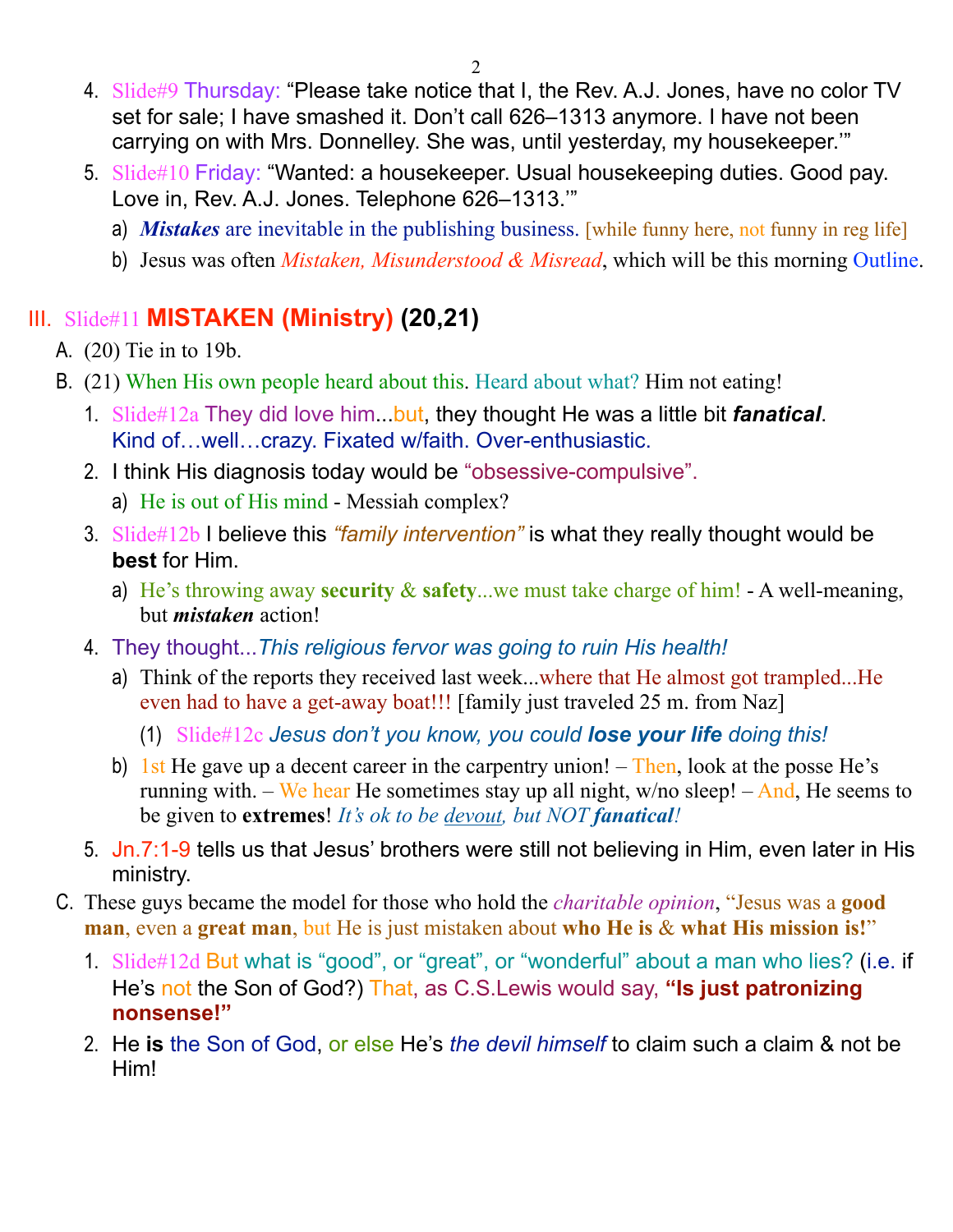3

- D. If **you've** been ever accused of being a **Jesus freak**, or **too fanatical**, or even **mad**…no worries…so was Paul, Now as he thus made his defense, Festus said with a loud voice, "Paul, you are **beside yourself!** Much learning is driving you **mad!** (Acts 26:24)
	- 1. They thought *Luther, Bunyan, Whitefield, & Wesley* were **mad**.
	- 2. If you were of the world, the world would love its own. Yet because you are not of the world, but I chose you out of the world, therefore the world **hates** you. (Jn.15:19)
- E. Jesus was *Mistaken* in His Ministry!

## IV. Slide#13 **MISUNDERSTOOD (Power) (22-30)**

- A. And now the Scribes turn up the heat!
- B. The famous ACLU Trial Lawyer Clarence Darrow said (Bobby Franks Trial & the Scopes *Monkey* Trial), "I have suffered from being **misunderstood**, but I would have suffered a lot more if I had been **understood**."
	- 1. Though I don't like this comparison, I wonder if **Jesus** would have said the same?
		- a) What if they really **understood** Him as *GOD in their midst*?
	- 2. Or as Ralph Waldo Emerson, "To be great is to be misunderstood."
	- 3. You *also* know what it's like to be *misunderstood*!
- C. Slide#14a (22) Beelzebub, the Philistine god of flies.
	- 1. Was changed to *Beelzebul, "god of dung"*, and was used in a shameful way as a name of the devil.
	- 2. Others prefer to derive the word from baal zebul, the *"lord of the dwelling"* in which evil spirits dwell.
		- a) The fact that Jesus designates Himself as "master of the house" would seem to indicate that *Beelzebul* had a similar meaning.
- D. Slide#14b (22b) Note: They couldn't & didn't deny his exorcisms. "...He casts out demons".
	- 1. In Mt.12:22-24 Jesus just healed a man that was *demon-possessed, blind & mute*.
		- a) So the issue became, by **what power** He did it?
		- b) NLT, He's possessed by Satan, the prince of demons. That's where he gets the power to cast out demons. [which makes about as much sense as *a dog biting his own tail!*]
- E. Slide#14c (23) Jesus answers with logic-extraordinaire!
	- 1. Here He drops 3 sticks of dynamite to explode their argument!
	- 2. He proves how illogical this is:
	- 3. **If a kingdom** (24) We call this civil war. A nation won't last if it continues in this!
	- 4. **If a house** (25) This is just as true domestically. Internal division tears a family apart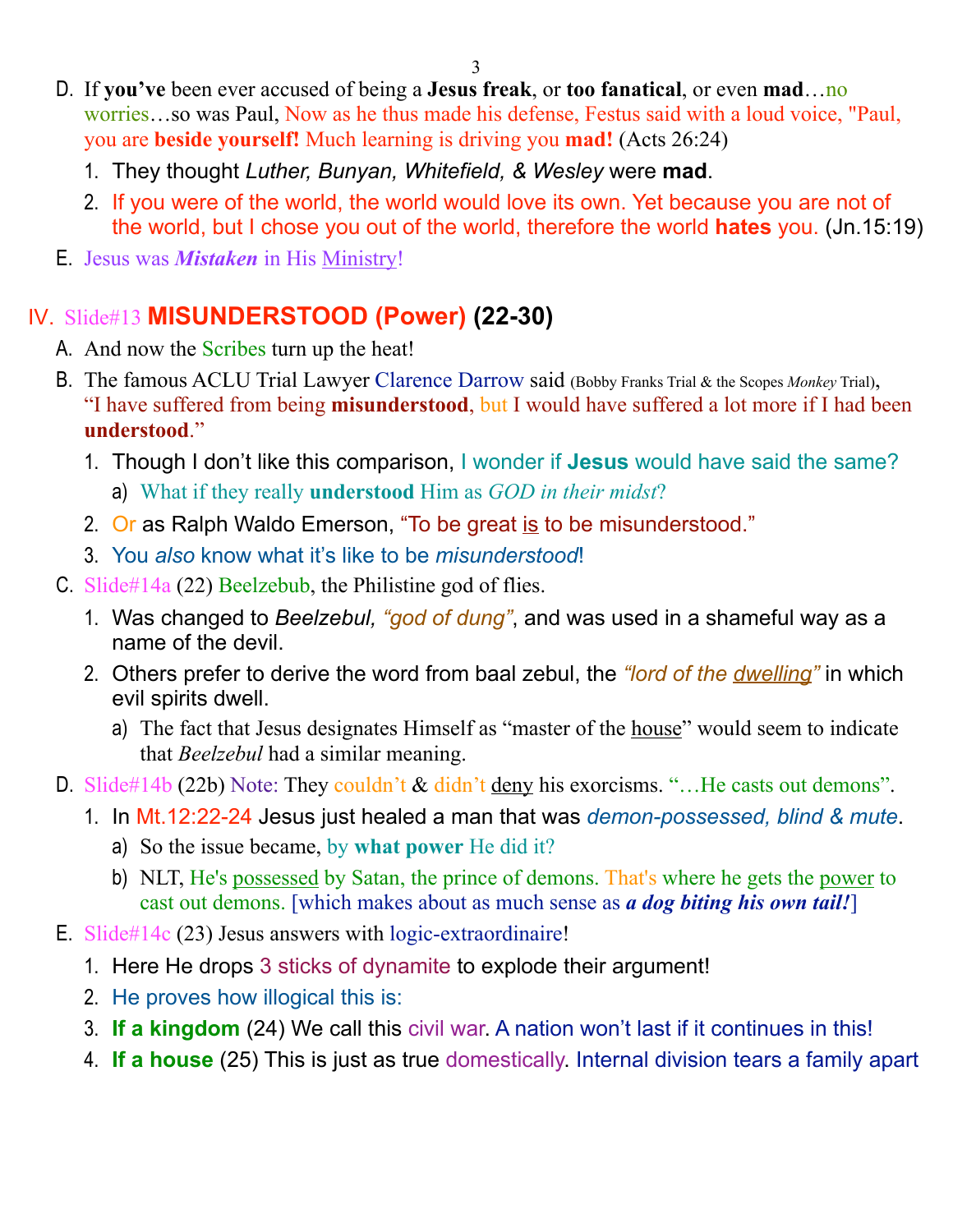- 5. **If Satan** (26) Even the Devil knows his household must be united. He can't be divided against himself.
- F. Slide#14d (27) Now Jesus tells them exactly what just went on: [He uses a parable]
	- 1. The strong man is Satan. His house is the kingdom which he dominates here on earth. - His possessions are the helpless victims whom he holds in bondage through his demons. - Now Jesus has bound him so that people can be set free! (1 Jn.3:8)
- G. Believer, good news. **Satan** is like a dog on **God's** leash.
	- 1. Ever walk by someone's property where a dog is lying? Then he springs up & runs at you full speed, & at the last minute you realize he's **chained** & running out of slack quickly, then wham!
		- a) Col.2:15 NIV And having **disarmed** the powers and authorities, he made a public spectacle of them, **triumphing over them** by the cross.
	- 2. Also remember, don't give place to the devil (Eph.4:27)
		- a) Some Christians see where the rut in the ground is  $\&$  often get as close as they can to it! Some Christians actually take walks in his yard!!! - No, don't give him any place.

#### H. Slide#15a **THE UNPARDONABLE SIN!** (28-30)

- I. Even many of the un-churched have heard of this warning! But let's not pass up one of the most wonderful & beautiful truth's in all the bible... Slide#15b all sins ( $&$  blasphemies) will be forgiven the sons of men!
	- 1. So let's hold off on the "*ONE*" that can't be forgiven!
	- 2. Murder? (check, ask Moses, David, Paul); Sexual immorality? (check, ask Judah w/ Tamar); Drunkenness? (check, ask Noah, & Lot); Denying Christ? (check, Peter).
	- 3. And let's not forget **Manasseh** who in 2 Chron.29:6 said, He sacrificed his sons in the fire in the Valley of Ben Hinnom, practiced sorcery, divination and witchcraft, and consulted mediums and spiritists. He did much evil in the eyes of the LORD, provoking him to anger. [yet, God forgave him]
		- a) Anyone's sins guiltier than this list? (& that was a *partial* list!)
	- 4. Oh what wonderful forgiveness we find in Jesus!
		- a) 1 Jn.1:7 and the blood of Jesus Christ His Son cleanses us from **all sin**.
- J. Slide#15c Ok, let's deal with the Blaspheme of the H.S.!
	- 1. It is not... cursing the H.S.; it is not taking of the Lord's name in vain; it's not calling Jesus demon possessed.
	- 2. It is very simply "the *ongoing*, *continual* rejection of the witness of the H.S. to the divinity & Saviorhood of Christ."
	- 3. It is not an ignorant blasphemer, but instead one who has **heard**, **thought about**, & **rejected** the Spirits loving tugs upon their heart.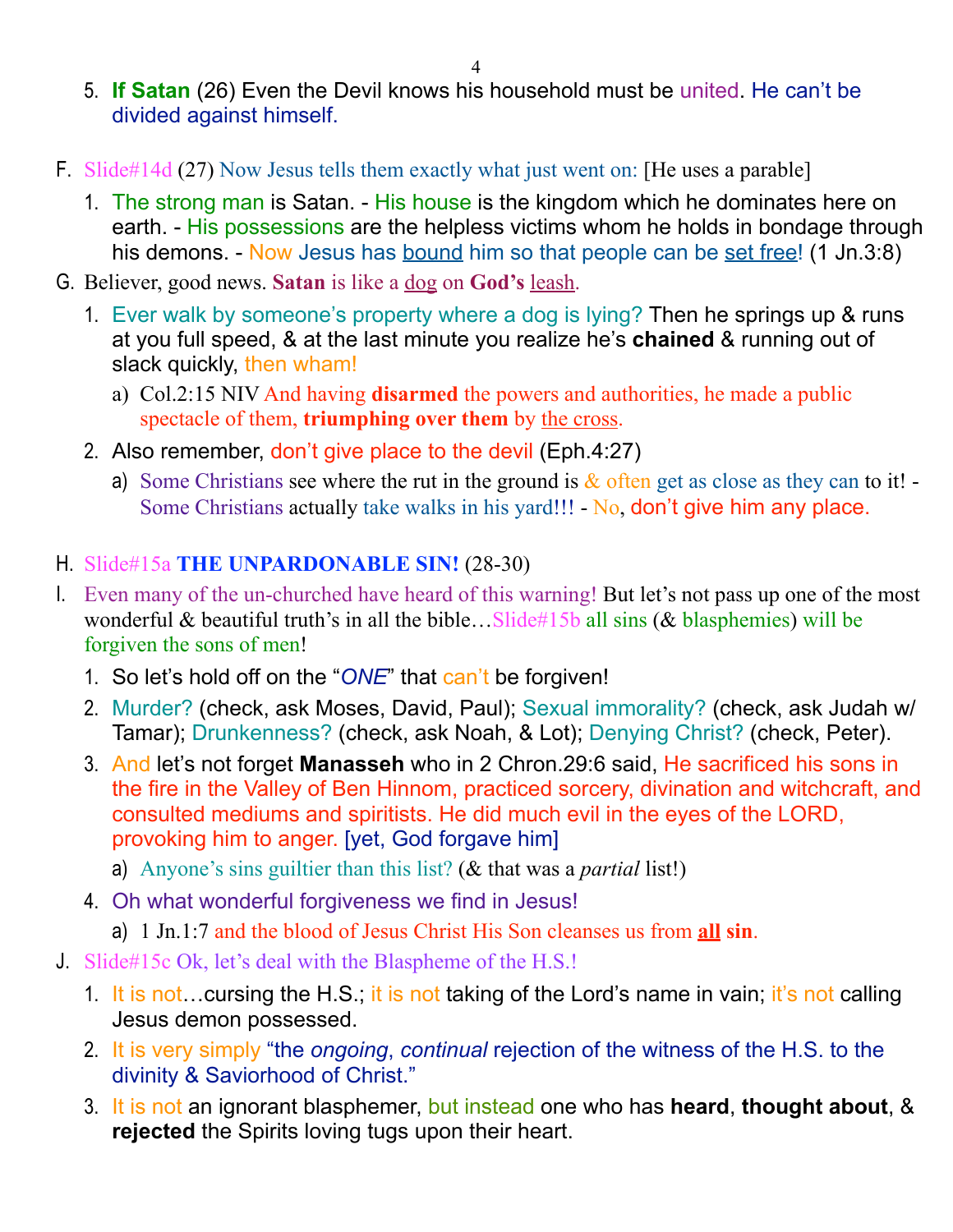- a) Isaiah described them well, they are those who have perverted all truth in their lives  $\&$ they "call evil good, and good evil; Who put darkness for light, and light for darkness; Who put bitter for sweet, and sweet for bitter!"
- 4. So, this unforgivable sin is a deliberate & knowing rejection of Christ. It is not an isolated act but a willful attitude. It is not a sin that can be committed accidentally or knowingly. It is rather an **indifference** to sin, a cynical **rejection** of the grace of God
	- a) To which God has *no other invitation*!
	- b) It is **dangerous** to hear the gospel & turn it down. To hear of Christ's love & turn it down. To hear of forgiveness & turn it down...*over & over again.*
- 5. These Scribes were *on the brink* of committing this very sin.
- 6. If **you** are worried that you've committed it…then you obviously haven't! (i.e. you wouldn't be worried about it!)
	- a) You'd have no interest in **Jesus**, no interest in **church**, or in **any spiritual matters**!
- K. Jesus was *Mistaken* in His Ministry & *Misunderstood* with His Power!

# V. Slide#16 **MISREAD (Family) (31-35)**

- A. Slide#17a (33) Jesus wasn't **severing** family ties.
	- 1. On the cross he was very concerned about *His mother!*
	- 2. Later, His ½ brother **James** would be the leader in the Jerusalem church. His ½ brother **Jude** would write his book!
	- 3. He meant, there is **a deeper kinship** than flesh & blood, a **spiritual** kinship which is characterized by *obedience to the Father!*
		- a) Of course **obedience** doesn't *originate* relationship w/God (**faith** does that) but **obedience** is a sign of it! (Kent Hughes)
	- 4. Jesus describes *the New family*, which is far superior to the human family…for it **lasts longer** (eternal); it's **stronger**; it's more **satisfying**.
		- a) The highest relationships of life are **spiritual**, not physical.
		- b) You've witnessed this. You meet someone. You find out they are born-again. You talk about Christ, ministry, His love. And you sense that warm wonderful feeling of "family"!
		- c) Do you have more in common with your **spiritual** family than w/your **earthly** family?
- B. God **is** pro family! Yet, we are presently watching the *disintegration of the family* melt right before us, even in the Church.
	- 1. Slide#17b We witness 2 extremes: The Lack of Love for your family; and The Worship of family (aka *domestic idolatry*).
	- 2. [1] Lack of love! Sociologist tell us that in the last couple decades the American nuclear family (A family unit consisting of a mother and father & their children) has been disintegrating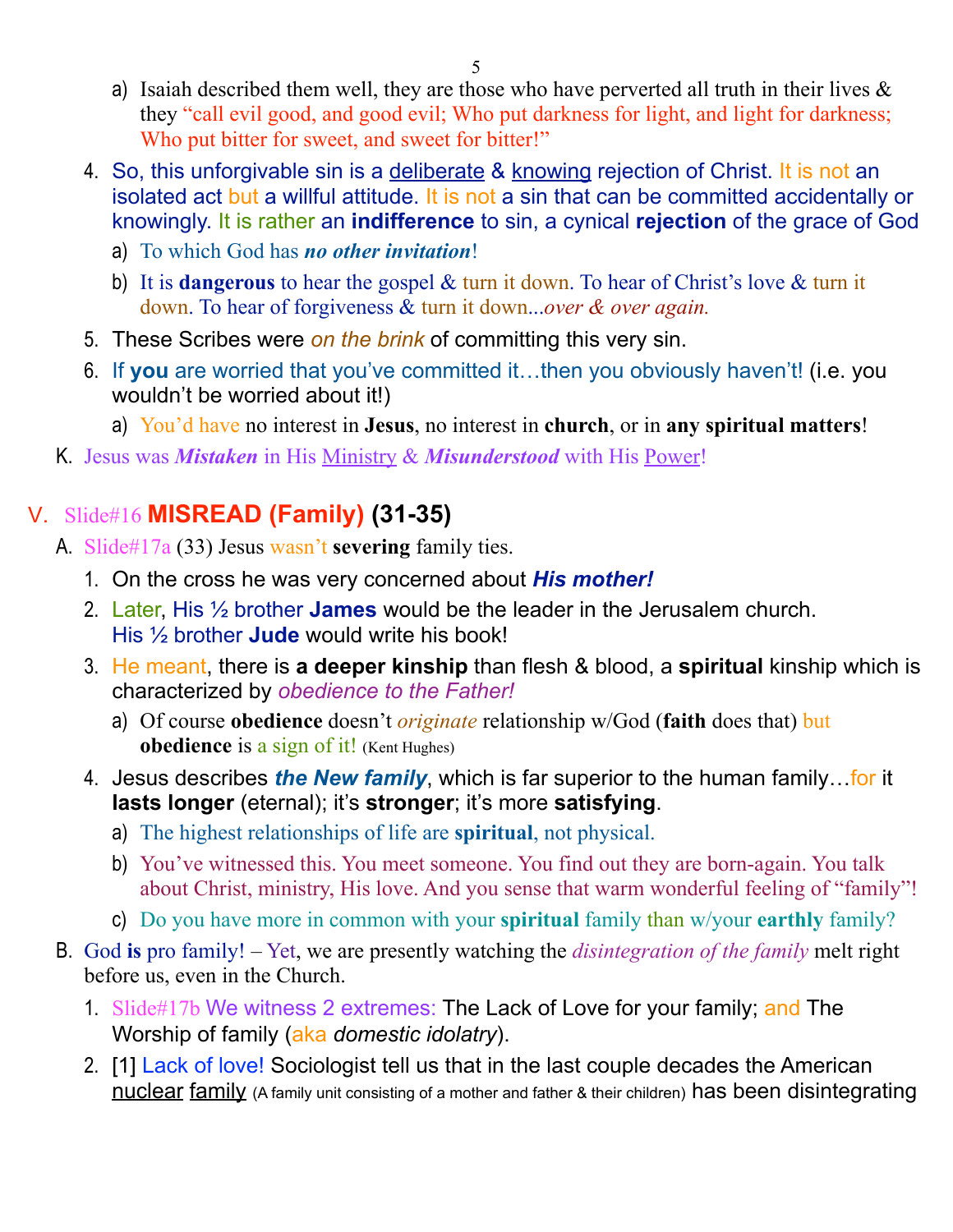& is accelerating at a rapid rate. It has to change; no complex society has ever survived w/o a nuclear family!

- a) Margaret Mead, U.S. anthropologist. Quoted in: New Realities (June 1978). "Nobody has ever before asked the nuclear family to live all by itself in a box the way we do. With no relatives, no support, we've put it in an impossible situation."
- 3. [2] The worship of family! Jesus warned, "He who loves father or mother more than Me is not worthy of Me. And he who loves son or daughter more than Me is not worthy of Me."
	- a) We must **love** & **obey** God 1st !
- C. (34) He looked around at those seated around him. Mt. adds he gestured w/his hand…"and said, Here are my mother & brothers."
	- 1. There are ties that are even deeper & stronger now...the Kingdom Family!
	- 2. To which all those to whom *obey* God belong.
	- 3. So, it's not being in a **National** family (Jews); not being in a **Natural** family (His mother & brothers); but in a spiritual or **Supernatural** family.
- D. Jesus was *Mistaken* in His Ministry; *Misunderstood* with His Power; & *Misread* regarding His Family!
- E. Slide#18a Note the **insiders** & the **outsiders**.
	- 1. Jesus & His disciples went Inside the house(19); His own family was Outside (20). Again in vs.31 His family comes again & are standing Outside; and the crowds say it again, Your family is outside(32); No, *My family* is Inside sitting around me in a circle.
	- 2. Jesus went **Outside** for you to get **Inside**!
		- a) Mark 1:45, the Leper could now go **Inside** the city (being healed) so that Jesus could no longer openly **enter** the city, but was **outside** in deserted places.
		- b) Heb.13:12 Therefore Jesus also, that He might sanctify the people with His own blood, suffered **outside** the gate. He died **outside** so we could come **Inside**!
		- c) Jesus cried, My God, My God, why have you forsaken Me...so you could cry, *Our Father who art in heaven*. And so you could cry, *Abba, Father!*
	- 3. Will you humble yourself and **come** and **sit** as Jesus feet?
		- a) Isn't that a whole lot better than,*"try harder; do more; stop that; you don't measure up; do it better."* Isn't it a whole lot better to hear, "*Believe in Jesus Christ; just sit at His feet; learn of Him; take Him for who He is; accept His ministry…& you will become an Insider!"*